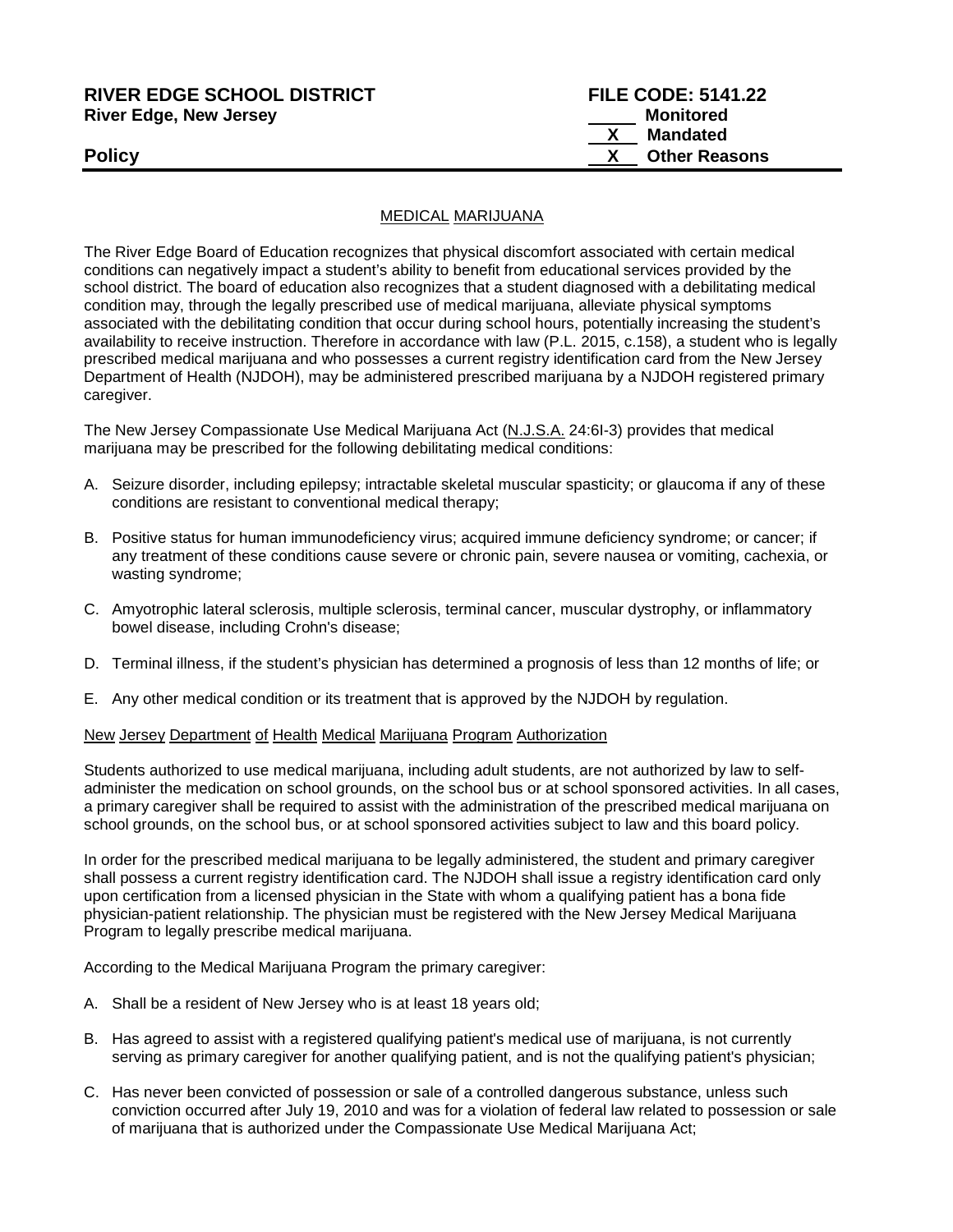- D. Has registered with the NJDOH, and has satisfied the criminal history record background check requirement; and
- E. Has been designated as primary caregiver on the qualifying patient's application or renewal for a registry identification card or in other written notification to the NJDOH.

### Verification of Registration Status

The superintendent shall submit a written request to the NJDOH Medical Marijuana Program seeking verification of the registration status of the student and the caregiver.

Verification of the registration status of the student and the caregiver shall be requested not less than annually. Documentation of the request made to the NJDOH and any response the district receives from the NJDOH shall be kept in the student's confidential medical records and maintained in the office of the school nurse.

#### Administration of the Prescribed Medical Marijuana

While on school grounds, the primary caregiver shall be permitted to administer the prescribed medical marijuana in the office of the school nurse. The school nurse may designate other locations on school grounds. When an alternate location on school grounds other than the nurse's office is requested or required for the administration of the prescribed medical marijuana, the school nurse shall document the designated location in the appropriate student record (i.e. confidential medical record, individualized health care plan).

No student shall be permitted to carry the prescribed marijuana medication on school grounds, on school buses or at school sponsored activities. The prescribed medical marijuana shall not be stored on school grounds. It shall be the sole responsibility of the primary caregiver to maintain and administer the medication.

A primary caregiver shall bring the medication to school to administer the medication in the school nurse's office and shall leave school grounds with any remaining medication. Any packaging, containers or other materials associated with the caregiver's administration of the prescribed medical marijuana to the student shall be disposed of in the appropriate receptacle for hazardous materials in the nurse's office and at no other location on school property.

Any form of medical marijuana that is smoked is prohibited on school grounds, on school buses or at school sponsored events.

#### Liability

Any person in possession of prescribed medical marijuana or using prescribed medical marijuana and acting within the provisions of N.J.S.A. 2C:35-18 Exemption, Burden of Proof and in accordance with the Compassionate Use of Medical Marijuana Act (N.J.S.A. 24:6I-1) shall be immune from criminal liability and professional disciplinary action.

Possession of, or application for, a registry identification card shall not alone constitute probable cause to search the person or property of the person possessing or applying for the registry identification card, or otherwise subject the person or his/her property to inspection.

| Adopted:             | March 2, 2016      |
|----------------------|--------------------|
| NJSBA Review/Update: | August 2017        |
| Readopted:           | September 12, 2018 |

#### Key Words

Marijuana, Medical Marijuana, Primary Caregiver